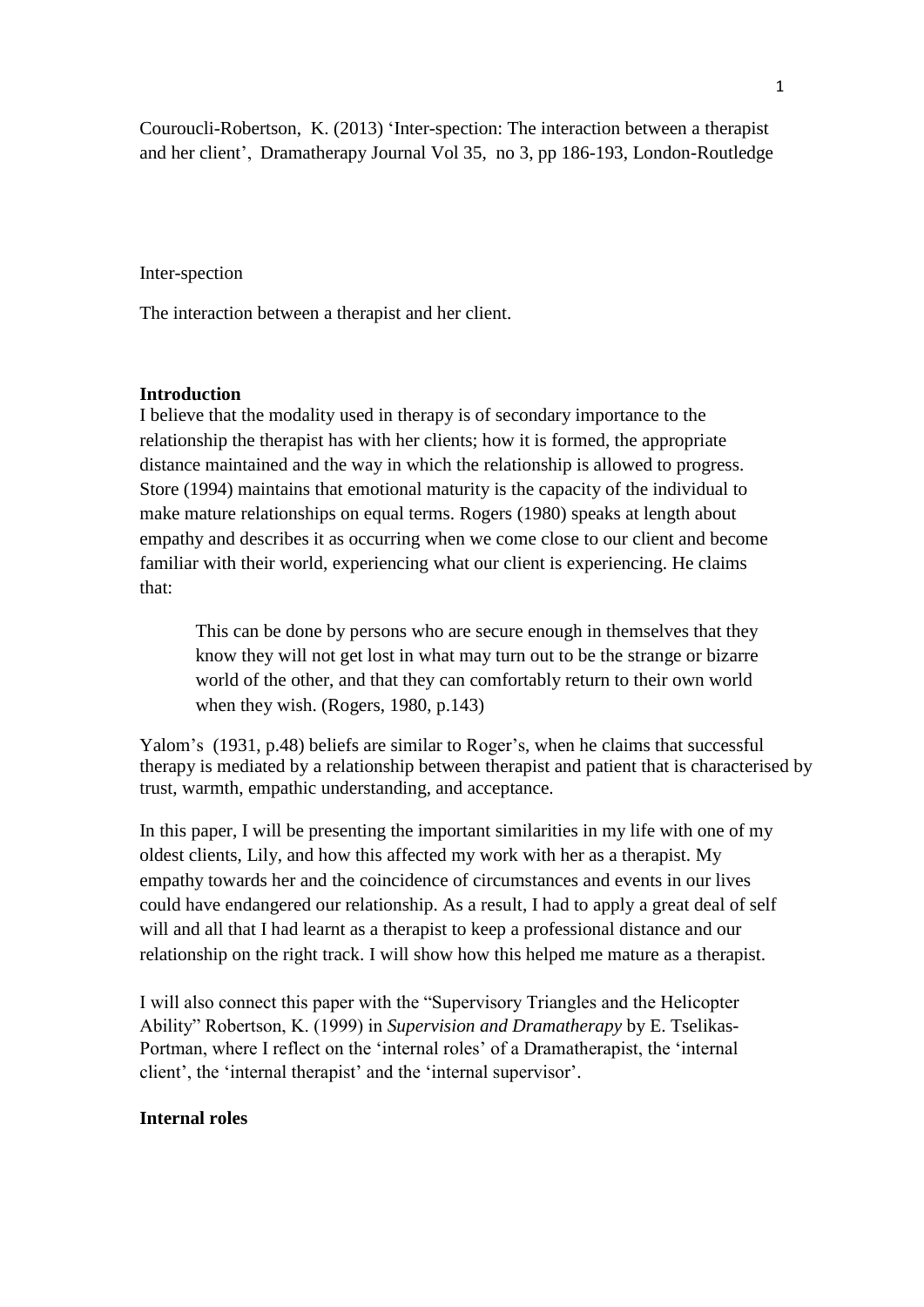In the chapter mentioned above, I refer to supervision and the therapeutic process in which the three internal roles are called upon to help the therapist remain objective and maintain the required distance between client and therapist. Accessing the three roles allows the therapist to view the therapeutic process from different perspectives and levels of awareness. Lahad (2000, p.115) also refers to these roles and claims that 'we all have an inner representation of the 'client', the 'therapist', and the 'supervisor'. These inner representations are present in every instance when we are facing our clients'.

The 'internal client' is the role which makes it possible for the therapist to empathise with the client and see things from her point of view. Life experiences put us in touch with the experiences the client might be going through. These experiences come from the sphere of feelings, which could include joy, pain and loss. In the role of 'internal therapist', the therapist endeavours to face any situation she may be presented with. It is assumed that the 'internal therapist' has the required training, theory and intellectual capabilities to do this. She possesses, the aim structures and methods to guide the client. Finally, the 'internal supervisor' is the role which can give direction. It remains outside the therapeutic process as an objective observer. The 'internal supervisor' is the role that can step outside the self and observe what is taking place. In this way, the 'internal supervisor' can support or question what the therapist is doing. The 'internal supervisor' navigates both the 'internal therapist' and the 'internal client' so that a balance can be achieved.

Lahad (2000) in chapter 11 of his book *Creative Supervision* describes an exercise for self-supervision using these three roles. He uses six steps. He believes that each role has a dominant trait and must be given a name so that a dialogue about the therapist's 'problem' can take place between the three roles.

## **Main theme**

We advise our trainees in psychotherapy not to be casual or too friendly with their clients because this will hinder the therapeutic process. We have rules about which clients we can work with. We advise against working with clients who might be close to us, related to us or even to each other. In group therapy we are strict about group members socialising with each other outside the group. Should this happen, it is important that it is mentioned during the group, so that that sub-groups do not form.

Yalom (1931) believes that contacts outside the group between members, in one form or another, will inevitably occur in every group, and that this issue should be addressed in the preparatory interview. It must be made clear that

The group provides an opportunity for learning about one's problems in social relationships; it is not an assembly for meeting and making social friends. In other words, the therapy group teaches one *how to develop, intimate, longterm relationships, but it does not provide these relationships.*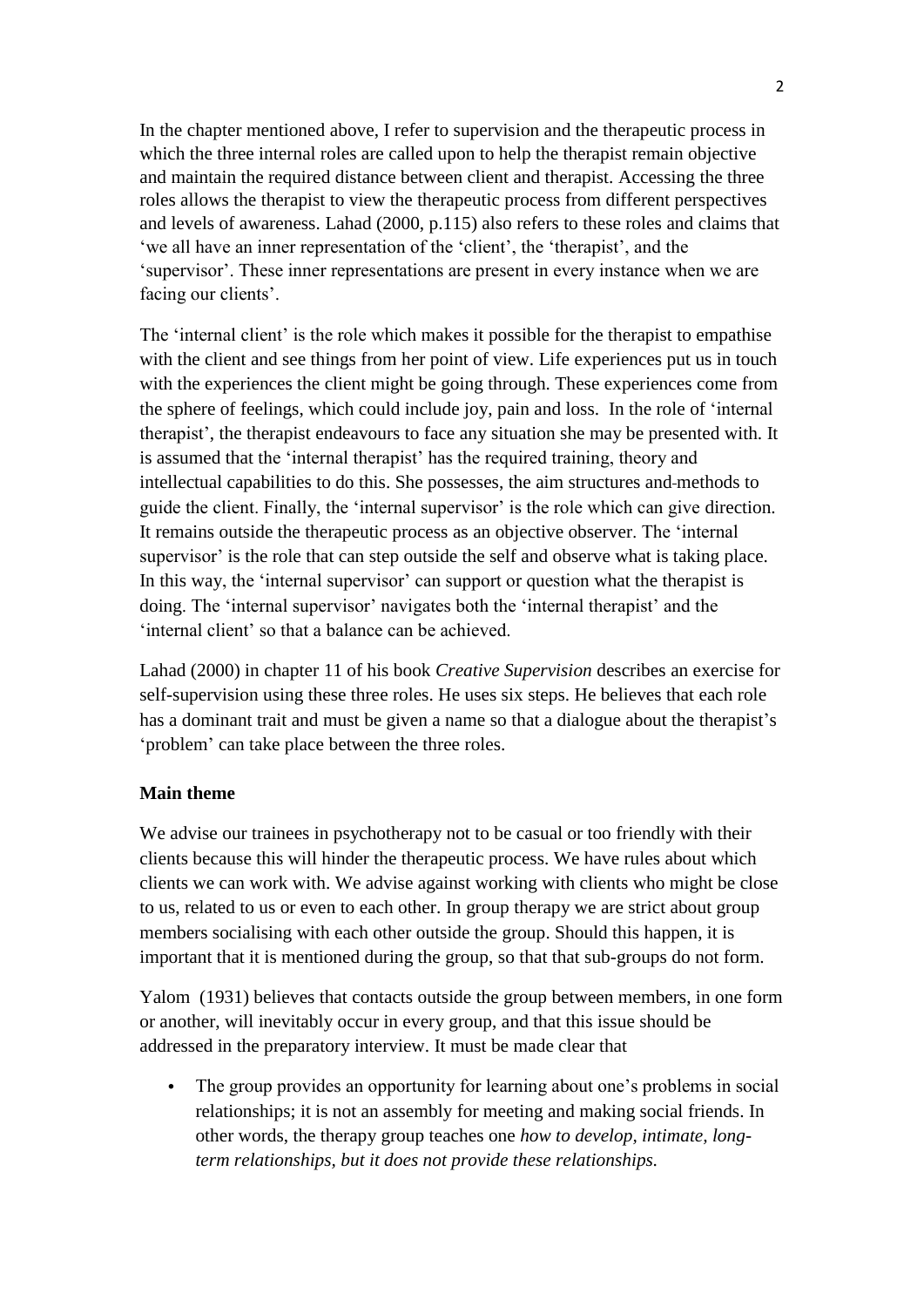• However, if by chance or design, members do meet outside the group, it is their responsibility to discuss the salient aspects of that meeting inside the group.

(Yalom 1985, p.292)

With clients I have had for many years I don't follow the rules to the same extent and can be more familiar with them because our relationship is well established and secure. Yalom (1931, p.168) writes that if the therapist is to share in the therapeutic process with the client he/she must have a reasonable degree of confidence in its appropriateness. The more you respond unrealistically to the client, because of counter-transference or allowing pressing personal emotional problems interfere with your interpretation of the client's problem, the more anti-therapeutic you will be. According to Storr (1960), p.132) the degree of recovery which takes place in the patient is proportional to the degree of maturity of the relationship which is allowed to develop with the therapist.

I published a paper about my work with Lily, (2003, p.529-547) ten years ago. Though she is still in therapy, there are signs that she is preparing to complete her journey. Her life has not been easy. Her family has suffered the loss of three close relatives and her father is now bed-ridden. Reflecting on my work with her I wanted to see what her aims in therapy had been and what had been achieved.

In this paper, I will be focusing on an aspect of our lives that we had in common, the care we gave to our brothers, who had psychiatric problems. As I have not told her about my brother, the connection I feel with her because of this is entirely personal. As her therapist, I believe, that I was able to empathise with what she has been through to a great degree, because of what I have been through myself. However, there were times when I felt that my emotional involvement with her may have interfered with my objectivity. My awareness of the three internal roles and keeping them separate became paramount.

Lily's endeavour, nine years previously, had to do with the process of her individuation and her need to create a distance from her family, where she had played a caring role for several years. Her older brother had died when she was in her twenties, leaving Lily the oldest, with four younger brothers.

I had suggested that the internal conflicts often present when one is bicultural, along with her life circumstances, led Lily to alcohol, drugs and anorexia. She reacted violently to her experiences, with the result that she started to abuse her body. Fortunately, she had the will to live and become independent.

In my previous paper, I mentioned that Lily had achieved a separation from her family and had moved to her own home with her six dogs. She still went to visit them regularly, but she had become more independent. She had practically given up using cannabis and her weight was more or less stable.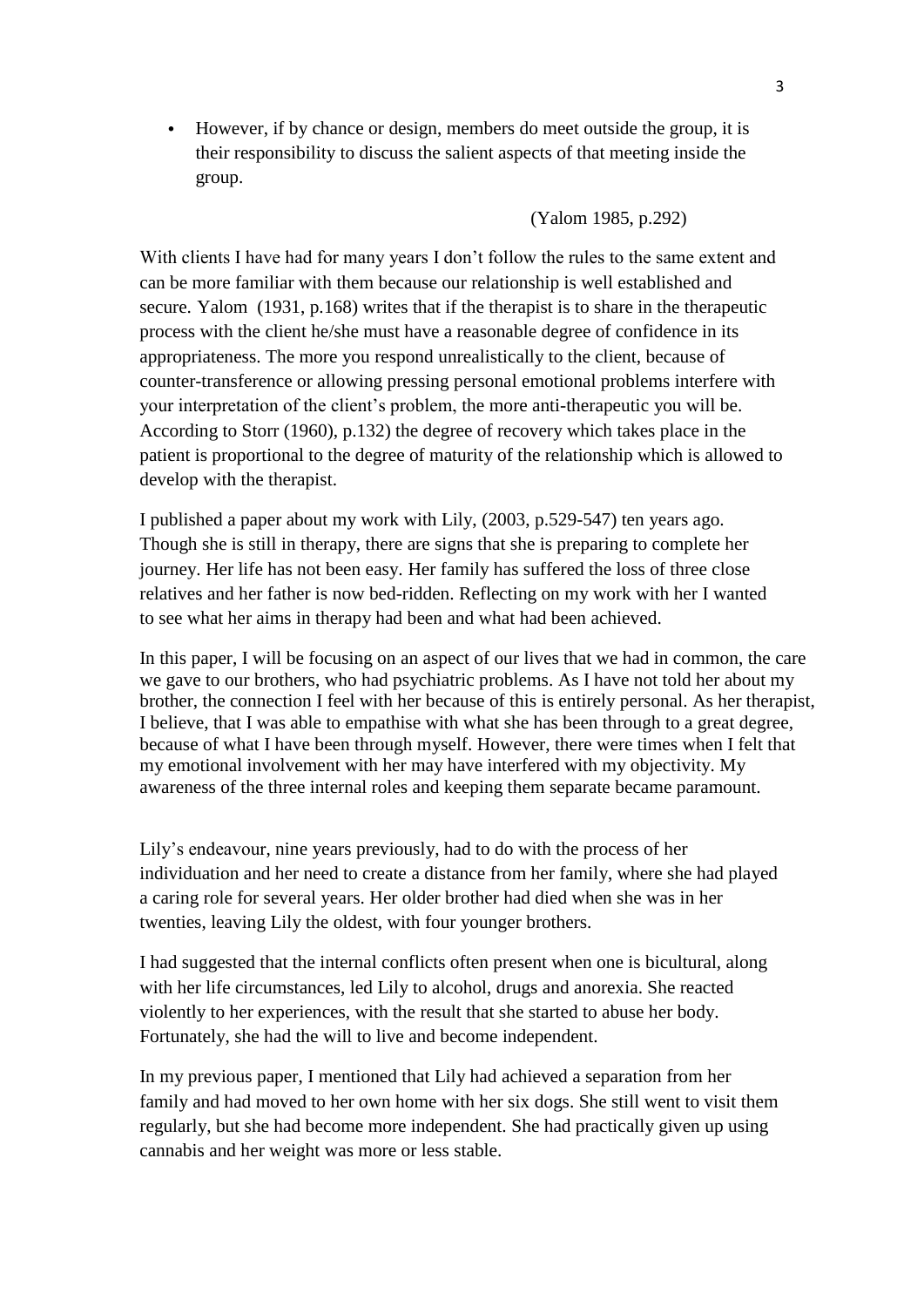Since then, Lily has had a little girl and has started training as a Dramatherapist. However, the circles in life have brought her back home, where she now lives and takes care of her elderly parents. This was not the best situation for her, but with the crisis in Greece and being a single mother, together with her parents needs, her choices were limited. My daughter has just had her second baby and has also looked to my husband and me for help. Although she has not moved in with us, she needs our help a great deal. So, once again our life circles are moving in similar directions.

It could be suggested that these concurring life circles could elicit countertransference towards my client; however, I strongly believe that when we are aware of it this can help us in our understanding of ourselves and our clients. Austin maintains (1998),

I have found that even when the countertransference is related to my own unresolved issues, my feelings and reactions are intimately involved with the therapeutic interaction and can be extremely useful in understanding the client (p. 331)

Lily's brother, whom I will call Jason, had lived in America where he worked in his older brother's business. He got into trouble with the police because he abused his girlfriend and returned to Greece at the age of 36, where he lived with his parents. As a foreign student he was allowed to enter University without exams and began studying medicine. However, he had severe psychological problems and used drugs. He was prone to violence and abuse and spent most of the day sleeping and going out at night.

Lily's parents did not want to accept the fact that he needed psychiatric treatment. When things were very bad they sent him to see an old friend of the father's, a ninetyyear old psychiatrist, who prescribed tranquillisers. Lily was concerned about her daughter's safety as well as her brother's well being once they started to live in the same house again. During her group therapy she described her situation at home and her concerns about Jason. This was not the first time that this subject came up in the group but it affected me deeply. I consciously tried to call upon my 'internal roles' as guides to my work.

Lily felt that her brother needed professional help and needed to be placed in a clinic but didn't know how to go about this. The previous day Jason had tried to hit her but was prevented by some friends who were visiting. My 'internal client' remembered vividly (from twenty years ago) chasing my brother through the streets of Athens in order to stop him from doing harm to himself or someone else. He had just visited the Irish Embassy and talked to them about terrorists and his next step was to our father's flat, where he intended to harm him, or so he told me. In my desperation, I stopped a police car and asked them for help. They were understanding but said that they could only arrest someone who had committed a crime. However, they offered to take me with them and if my brother agreed to come with us willingly they would take us to a clinic, which in fact was what happened.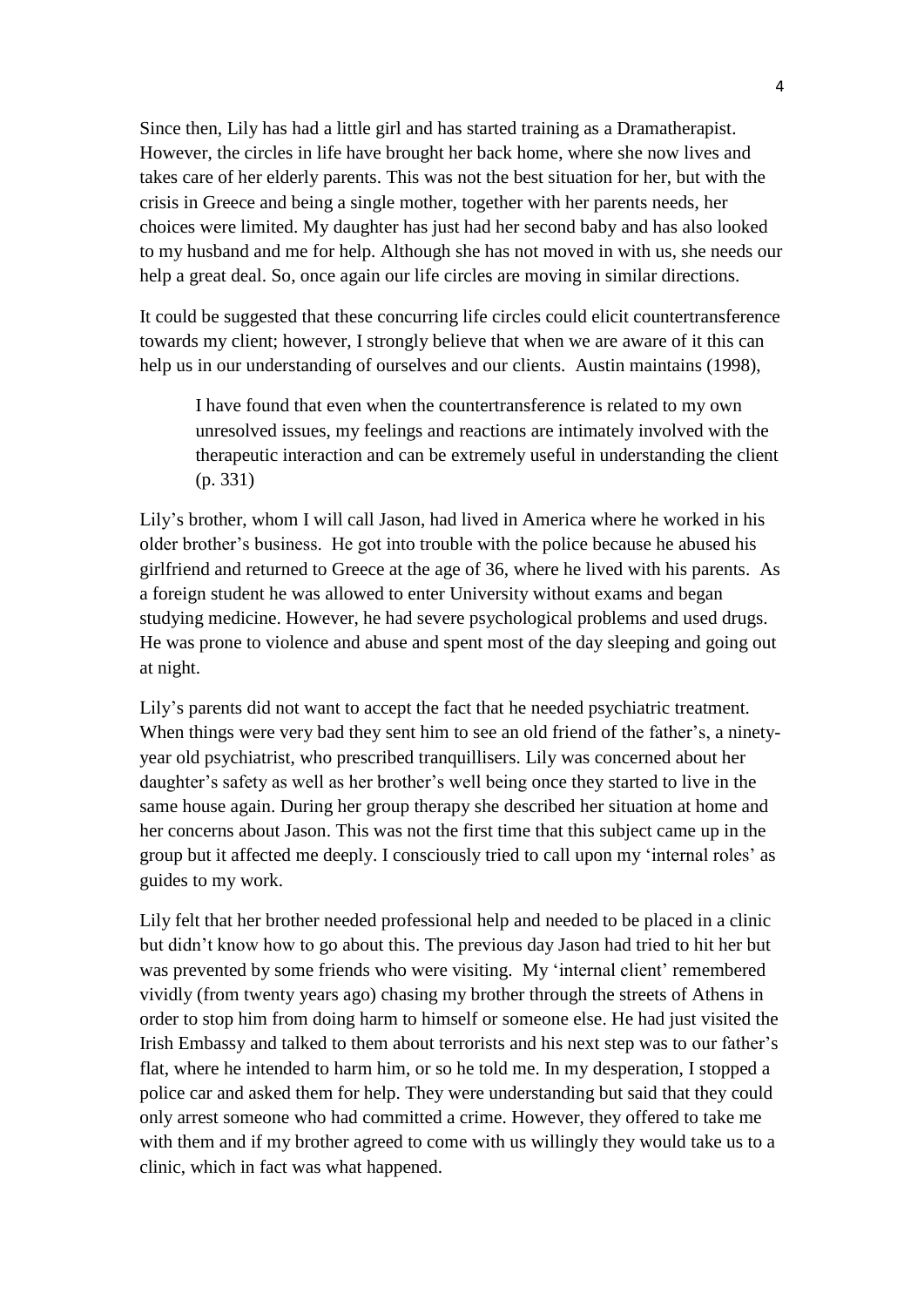That was just one memory, among many others, and yet I was the leader of a dramatherapy group and had to remain detached. I called upon my 'internal supervisor', who advised me to create 'a distance', which I did by pushing back the cushion I was sitting on. This gave me the chance to feel that I had broken out of a closed circle and made me realise that I was not in therapy myself. Creating a physical distance from the group gave me the space I needed. I listened carefully to the group members talking for perhaps longer than usual, in order to give myself time to think of my next move. Then, when I felt ready I allowed my 'internal therapist' to get involved. I asked the group to come back to the present and to stand up for a warmup. This consisted of crossing a busy street under different circumstances, holding heavy shopping baskets, pushing a pram, holding a dog, seeing a kitten alone trying to cross the street and finally holding two toddlers by the hand. The idea was that the warm-up would reflect circumstances in which the members were not responsible for their own safety alone in a dangerous situation but had a responsibility for others as well. How did this make them feel? What action did they take?

Some members had advised Lily that she should let go of her concern about Jason as he was her parent's responsibility whereas she felt that since he was her brother, one day she might have to take her parents place when they were gone, as I had done with my brother.

For the main action I asked each group member, in turn, to place her cushion in a space in the room that she chose. Next, she placed the other cushions and the group members at the emotional distance she felt they were from her. When this was done, she would sit on her own cushion and talk to the other members in turn about the distance she had created and her feelings towards them.

Each member had a chance to do this, and during the final feedback they were able to speak about their relationship with the other members, which 'important other' they might remind them of and what role they each took both in the group and as members of their own family.

A discussion followed about the multiple roles we have to face in life and how often these can be contradictory. According to Emunah, R. (1994, p. 27 ) one of the primary relationships between humanistic psychology and dramatherapy is that dramatic enactment can create a bridge between human imitations and human aspirations, between who we are who we hope to become.

Through the intervention of the 'internal therapist', I tried to bring a highly charged emotional situation affecting one member of the group on to a more general level so that she could also take a step back. The member's reflections made me aware of the different roles, both within and outside of therapy, I had to play.

The next time that I felt this close bond with Lily was about a year later, when her brother died of an overdose. The shock of finding him was devastating for her. Her parents were so overcome by grief and maybe guilt that they refused to announce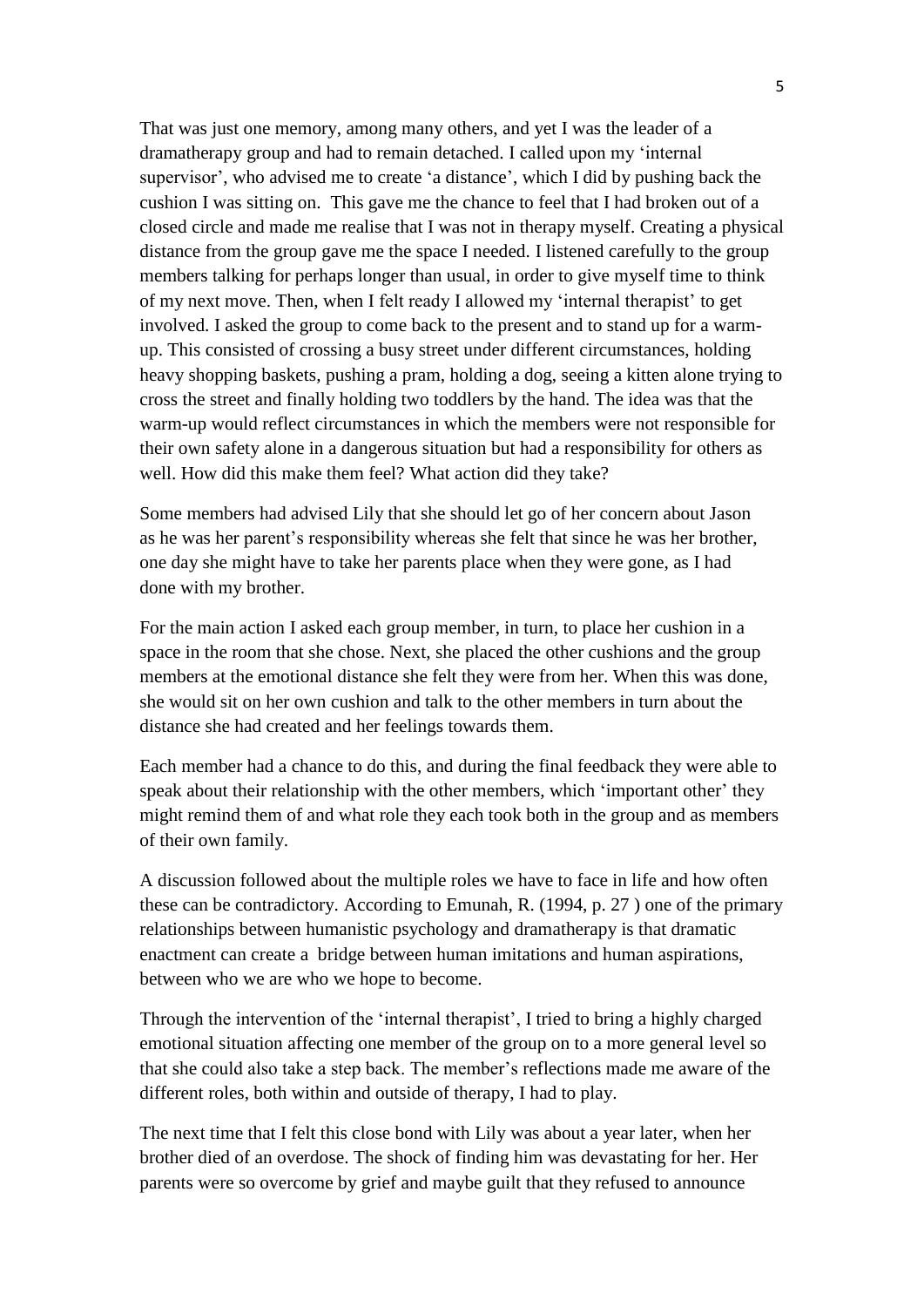Jason's death to anyone. The police came and an autopsy was carried out. When the red tape had been dealt with, the family had a quiet funeral with only four members present; her parents, a brother who lived in Greece, and Lily. Even the two brothers in America were not informed, as they were both 'going through difficult times' and would be told later. Because of the covert nature of the funeral, the family had no real closure and Lily felt that she had not said farewell to Jason.

I had lost my brother a year before. He did not die of an overdose, but in his sleep. However, my belief is that the vast amount of medication he had been taking for so many years was an important factor in his death. When Lily told us of her grief, I was devastated and wanted to take her in my arms and cry with her. It was not easy to call upon my 'internal supervisor' in this situation. However, I got comfort from one of my mother's unpublished poems.

#### The Image

Now you are dead I try to nail some wraith of you to words, to catch your essence in a sound, scratch new alphabets to tell your tale. I want a loveliness to match You, an image to prevail. And, all the time, the careless rose Open as day in beauty grows.

I said to the group that a sudden death is very hard to accept and this news no doubt had affected us all. I read them the poem and asked them each to make a picture that came to them. I did not make a picture myself but in my mind I drew the careless rose. During the final feedback, other members talked about the loss of their beloved and the difference between sudden and slow deaths for those who are left behind. Lily drew consecutive concentric circles in the colours of a rainbow and said that she felt calmer and more relaxed. This death, of course, brought back memories of her first brother as well, with the result that her mourning period was prolonged.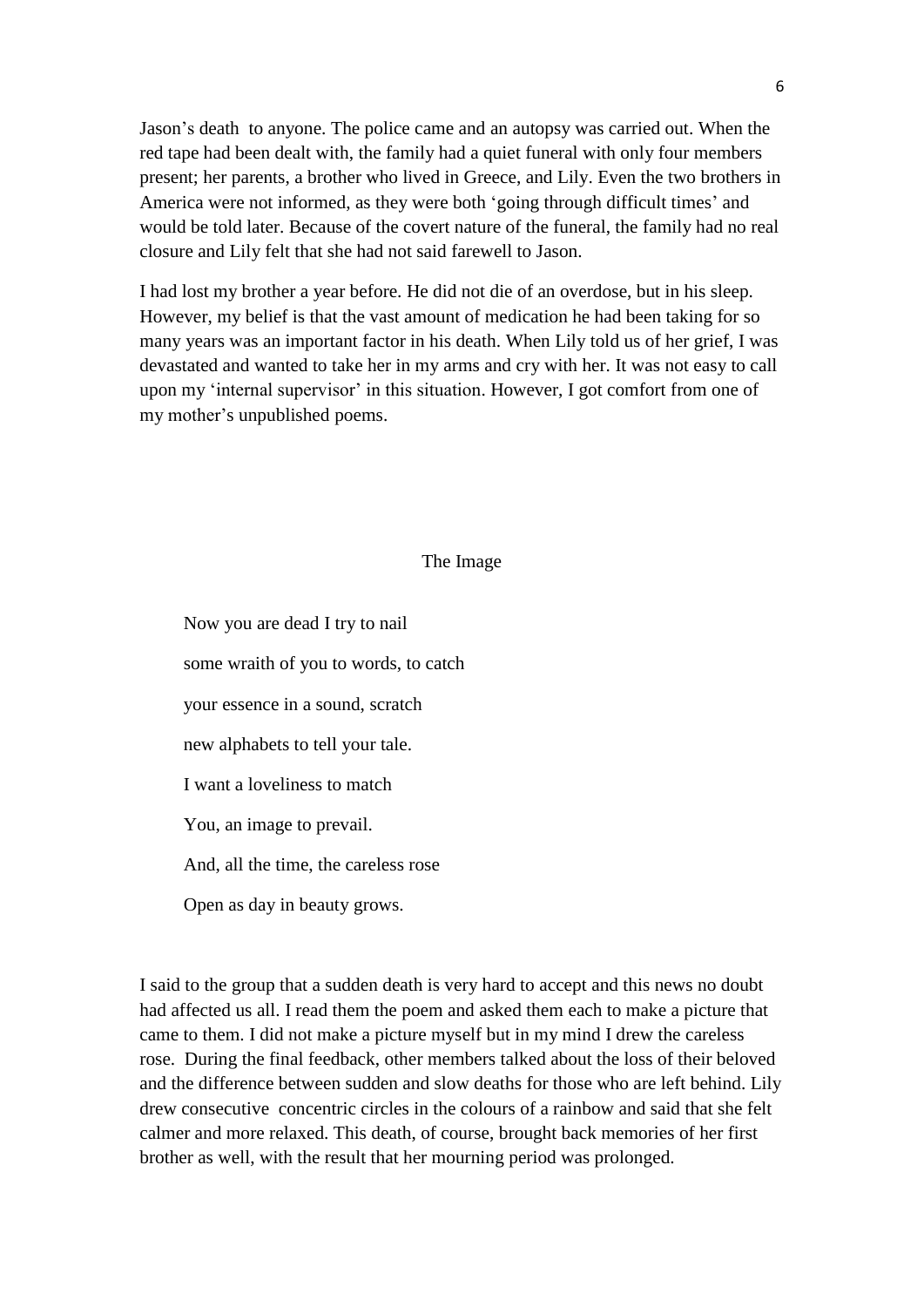Using my mother's poem gave me internal security, a bit like holding on to my security blanket. However, I told the group that the poem was from an unknown writer so that the session didn't become personal.

## **Conclusions**

The perils we face as therapists are many and overcoming them is not easy. What I have learned to do through the years is to be able to share my feelings more easily with my clients without elaborating or going into detail. Often when I feel the need to talk about something that happened to me or to my close family I may mention the event impersonally, as something that happened to a friend or acquaintance.

I also find it easier to answer personal questions I might get from clients. I will answer briefly and then go back to them. I tell them that it is their story we are here to recall and understand more clearly. In the past, I had tried not to reveal anything personal about myself, but as I have matured as a therapist, I find this unnecessary. Certain things can be shared with a client as long as it is done in a contained and detached manner.

Because of the strong effect our clients can have on us, personal supervision is very important. Holloway (1995, p.3) defines supervision as the process whereby two individuals, meet 'to discuss clinical and professional issues as they relate to the professional growth of the supervisee'. During supervision the therapist has the benefit of the perspective of another person, someone who is not emotionally involved, and this can give us deep insight into the relationship that has developed between the therapist and the client, which the therapist may not have been aware of. When a therapist is telling her story of a session with her client or her group, she is really asking and answering questions about the here and now situation of her client(s). Throughout the process of recalling a session the therapist needs to put the events into some form of perspective and in doing so she may gain a better comprehension of what took place. During supervision the therapy session is reproduced very closely to its original form, but at the same time it takes on a life of its own. As Doehram (1976) suggests, the failure to observe its presence in supervision may be a natural resistance on the part of the supervisor/supervisee to confront the full impact of those forces which we could be asking our client to face.

Personal material can affect every role in the supervisory triangle and for that reason we need to be very conscious of this and that is the reason why therapists need to have undergone the process of personal therapy. One often comes across the term the 'wounded healer', which refers to the therapist's vulnerability and the importance of therapists being able to relate to their patients from that place. This connection allows us to feel deeply and understand the wound of another.

As a wounded healer, the shaman cannot guide or facilitate another's therapeutic transformation or growth without having undergone the therapeutic process himself (Aigen, 1991, p.88)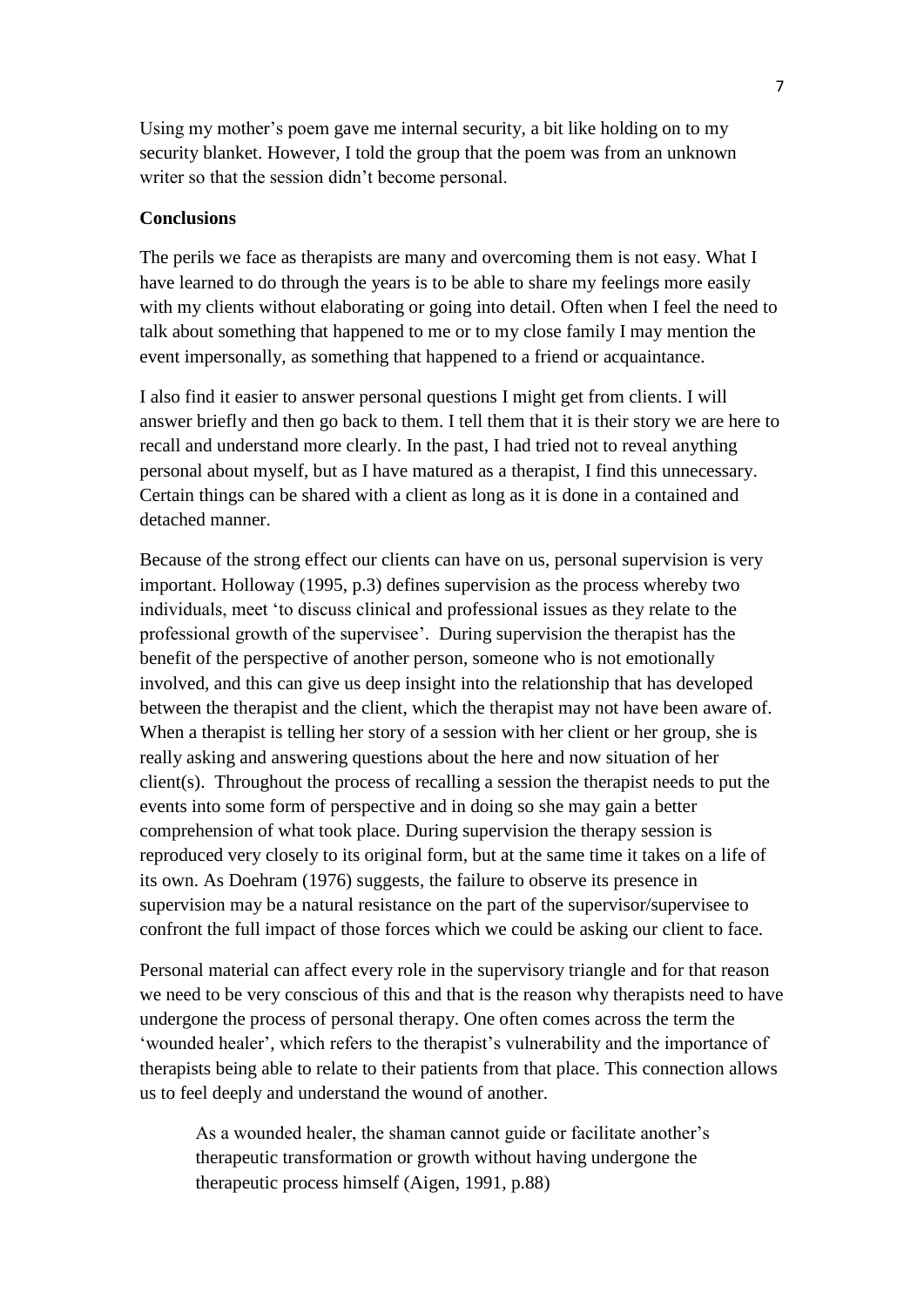When interviewing prospective students, one often comes across those who believe that their choice of profession has to do solely with their will to help others, which of course it is on one level, but as we all know, it also has to do with our need to find out more about ourselves and our unconscious need for personal therapy, each for their own reasons. Personal therapy is therefore of utmost importance and that is why in our Dramatherapy and Playtherapy in training at Athyrma in Greece 250 hours of personal therapy is a prerequisite, as it is in most psychotherapy trainings.

In closing, I would like to quote Storr, (1989,pg. 225) who says

Psychoanalysts need to be affected by their patients if they are to understand them, which is one reason why psychoanalysis is an emotionally demanding profession.

Being affected by our 'clients' can have beneficial results and I feel that I have learnt a great deal about life and human struggles from my clients. At times, I may have been disappointed with the progress some of my clients have made in therapy, but I will always feel that it has been worthwhile, both for them and for me.